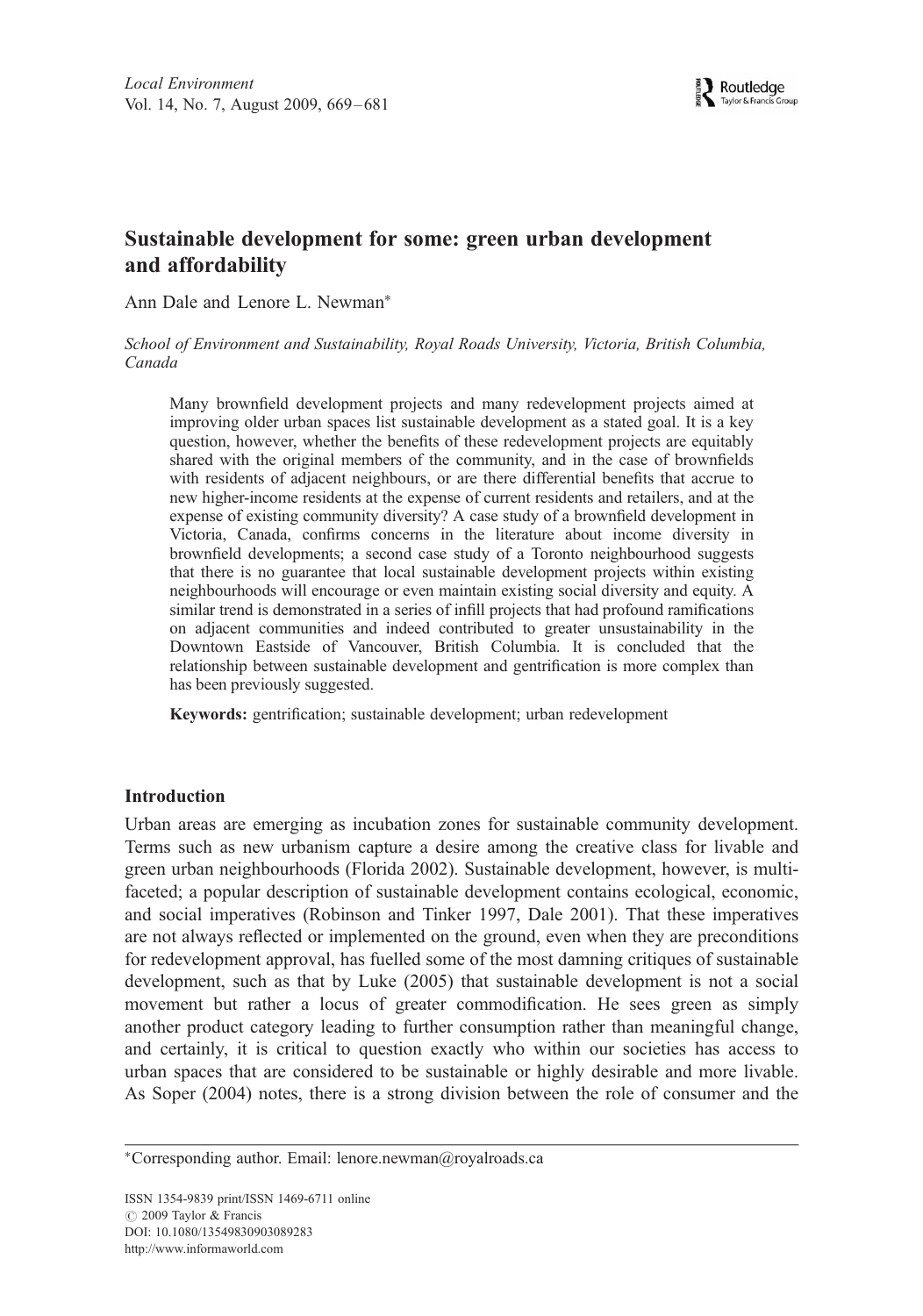role of citizen; whether sustainable community development serves consumers or citizens is a question of utmost importance and has profound implications for the viability of the social imperative of sustainable development. In particular, the discourse on development has failed to evolve to integrate critical issues of equity and distributive justice. Our concern in this discussion is to evaluate the relationship between social sustainability and livability, terms that have often been used interchangeably.

Sustainable development initiatives have been particularly robust at the community level (Roseland 1998). Sustainable development can be regarded as a process of reconciliation of three imperatives: (i) the ecological imperative to live within global biophysical carrying capacity and maintain biodiversity; (ii) the social imperative to ensure the development of democratic systems of governance to effectively propagate and sustain the values that people wish to live by; and (iii) the economic imperative to ensure that basic needs are met worldwide. Community sustainable development initiatives, however, must reconcile all three imperatives to achieve integrated community sustainability planning. A few other terms used in this article need comment; brownfields are sites previously used for industrial purposes or certain commercial uses that may be contaminated by low concentrations of hazardous waste or pollution that have the potential to be reused once remediated. The term was first used in 1992 by a congressional field commission in the USA and is now common terminology in North America and Europe. In the context of this article, brownfield developments create new neighbourhoods through redevelopment of these sites, primarily located in downtown areas. In contrast, local initiatives are community-led projects that occur within existing urban neighbourhoods or communities. Infill, or the creation of housing units where none were before, can either refer to brownfield development or to local micro-initiatives to increase density, such as the development of vacant lots.

The grounding of sustainable development as a citizen's movement rests most heavily upon the social dimension of sustainable development, yet the social dimension is the weakest "pillar" of sustainable development (Lehtonen 2004). Lehtonen argues that the trouble with social sustainability is that it is hard to measure, and certainly compared with the many indicators of ecological and economic community development, the social remains frustratingly abstract. However, when viewed through a social lens, new urbanism can be seen as evolving and exposing its inherent tensions (Godschalk 2004). It is not exactly clear whose interests sustainable urban community development serves, unless equity through affordability is deliberatively planned for, and funded with, strong political will and leadership.

Brundtland's report was one of the first documents to include equitable resource distribution as a central sustainability issue. In fact, the report calls extreme inequality in resource distribution the "main environmental problem" (Brundtland 1987, p. 6). In the words of Brundtland's (1987, p. 43) report "a world in which poverty and inequality are endemic will always be prone to ecological and other crises". At the local level in the industrialised world, however, the social dimension of sustainable development has become associated with two disparate concepts. The first is soft infrastructure, a term used by Len Duhl at the University of California at Berkeley, which refers to community attributes that contribute to social well-being, including human services such as social services, recreation and culture, and informal structure such as voluntary organisations, as well as networks, both professional and social. The second concept is that of livability elements as evidenced by street furniture, green space, and the availability of cafes and other services. These two sides of sustainable development are quite separate and as will be discussed below, soft infrastructure, which evolves and is embedded within a community, can often be damaged or in some cases destroyed as an unintended consequence of brownfield and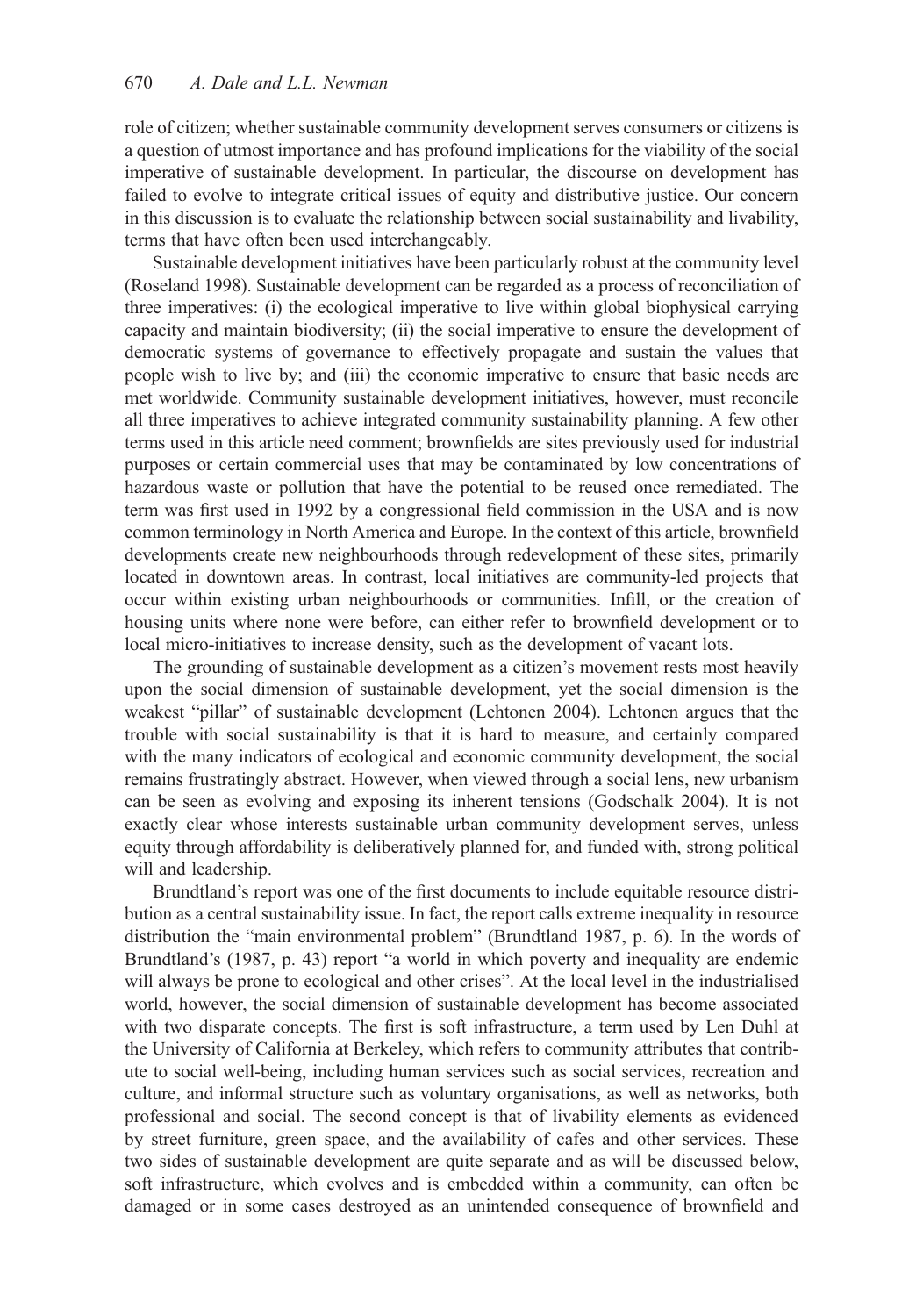greening redevelopment. This is especially exemplified in the case of the Downtown Eastside of Vancouver, British Columbia, that we discuss as a final case illustration.

An interesting visual model of the tensions between the various aspects of sustainable development has emerged within the literature. Based on a triangle designed by Campbell (1996) that identifies the tension between ecology, equity, and economy, the sustainable development prism designed by Godschalk (2004) adds livability as a fourth apex. Godschalk argues succinctly that equity and livability are not the same things, and thus cannot be lumped into a general class of social sustainability. The tension between the two often comes to the surface when the issue of gentrification arises. Equity may be construed either as a matter of who gets what and whether the results conform to standards of distributive justice or as a matter of procedural justice; in other words, the extent to which the processes leading to specific outcomes are regarded as legitimate or fair (Rawls 1971, Nozick 1974).

This article questions the relation between gentrification and sustainable community development through a series of examples and case studies. Both brownfield developments and local initiatives in two existing communities are discussed. The differentiation between livability and equity is confirmed through these examples; livable communities as they are currently conceived are not necessarily accessible or affordable to a majority of people, particularly those often defined as marginalised and those in lower-income groups. Sustainable developments are currently in the minority and their enhanced livability features such as walkability and pleasing urban street space can lead to such developments demanding a significant market premium. In short, sustainable communities can and do become commodities as described in Luke's critique. This is particularly worrisome in Canada as housing prices in large urban centres become even higher, especially in the two cities in which our case studies are situated, Vancouver and Toronto. Is there a relationship between gentrification and dominance, that is, where dominance "privileges the interest/ preferences of the most powerful member(s) of a group, and seldom leads to outcomes that fare well in terms of evaluations focusing on considerations of equity". The case studies were conducted using a triangulation approach that employed multiple methodologies. Site visits were combined with focused interviews of key players identified using a targeted snowball approach. Projects in each area were followed over time for periods ranging from 1 to 3 years.

## Gentrification of the urban village

Under the right conditions, the urban form has environmental, economic, and social benefits. Rees noted that density reduces footprint due to smaller living spaces, shared walls, and shorter travel distances (Rees and Wackernagel 1996). With more people in a smaller area, shorter pipelines, sewers, and transmission wires are required. The population densities of a traditional downtown and formation of neighbourhood clusters outside of this area have been suggested as a key to sustainable development (Kenworthy and Laube 1996). In most industrial nations, the opportunity for developing such urban villages is vast; most cities are filled with brownfield sites where industry was previously located, and the neighbourhoods that once housed the blue-collar workers from these industries are now run-down and under-utilised. Repopulation and redevelopment of these areas to provide sustainable, livable spaces are seen by many experts and practitioners as both a desirable and achievable goal, as well as crucial to downtown revitalisation in many cities. Dorsey (2003) argues that brownfield redevelopment is in line with long-term sustainable development and spurs job creation, neighbourhood restoration, and the reuse of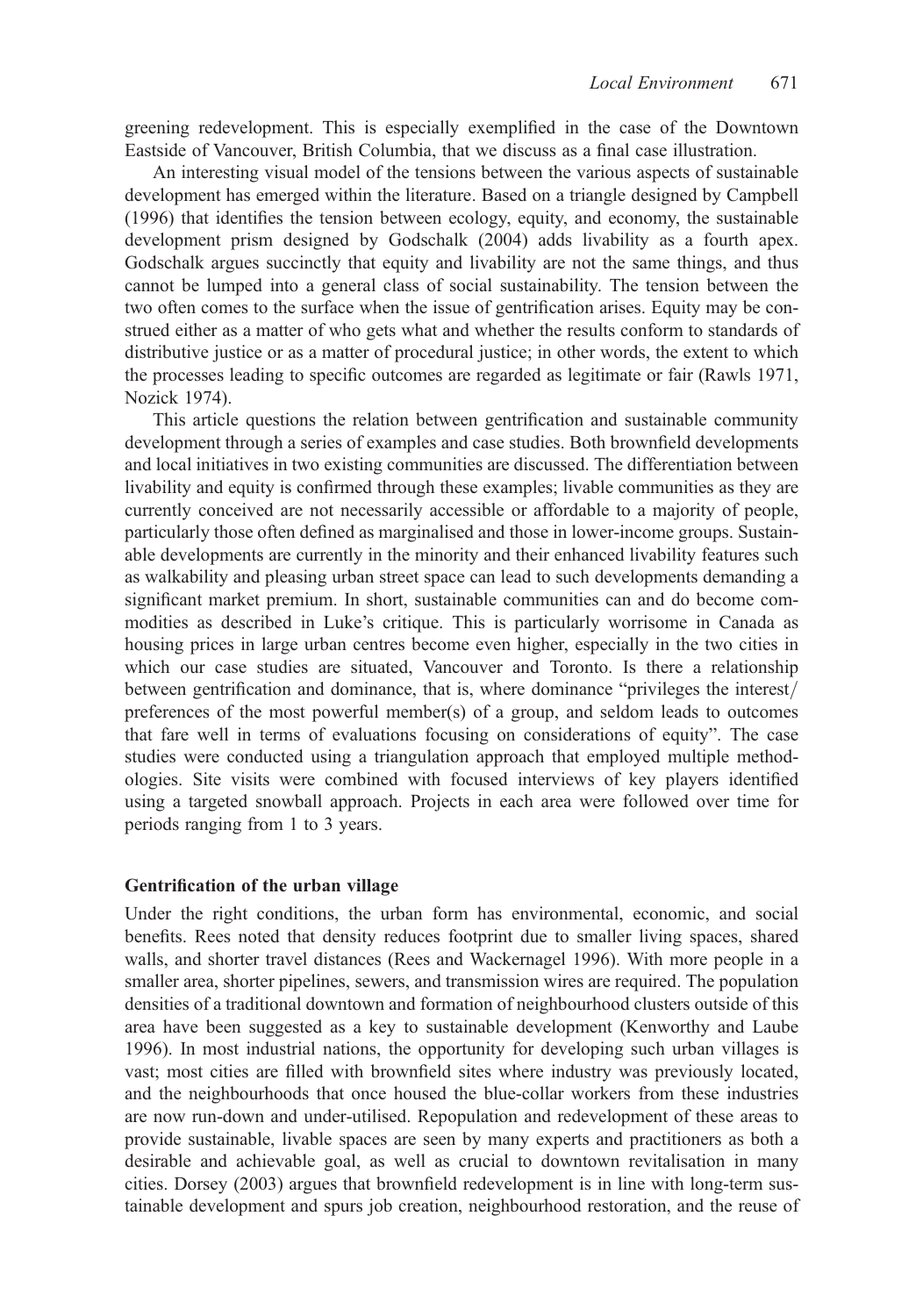urban space. Brownfield developments often create the sort of spaces prized by the groups Florida (2002) feels are key to the economic success of cities and regions. As Jacobs (1961) noted, "new ideas need old buildings". It is thus now often argued that gentrification, a term that once had very negative connotations, can be a positive environmental force. Bromley et al. (2005) explore this in depth and highlight in particular a decline in car use and improved street life associated with what they call city centre regeneration.

Although the literature is dominated by success stories of large infill projects in which communities are built from scratch upon brownfields, interest is also growing in regard to grassroots sustainable development within existing communities. It has been argued that community action is a neglected but important site of innovative activity (Seyfang and Smith 2007) and that sustainable development might best be implemented through a collaborative approach at the local community level (Cuthill 2002). Local initiatives can include community efforts to create sustainable neighbourhoods, projects initiated by municipal governments, or small infill projects that add green infrastructure in a more modest way than major redevelopments.

Gentrification is an interesting term, and its implications depend on who is being asked and what the context is. The term was coined in the 1960s by Ruth Glass to describe changes occurring in London neighbourhoods. The debate over the impact of gentrification is extensive [for a detailed debate see Slater (2006) and Atkinson (2003)]. Over the years many impacts of gentrification have been noted; some of the positive impacts observed include increased property values, as well as a critical reduction in sprawl; gentrification restores and upgrades housing stock, improves aesthetic appeal, and increases community safety. Negatives include resentment, decreased social diversity, and increased housing costs (Atkinson 2004), and low-income tenants, particularly renters, are often displaced. Economically disadvantaged groups can be pushed to the edges of a city region, where they can no longer access public transit and needed services, and in fact, greater concentrations of similar populations can lead to more protracted urban social problems. Eisen (1999) maintains that any argument that all brownfields redevelopment is inherently sustainable is unjustified.

We agree in general terms that infill projects and local community initiatives can provide an array of positive development within a community or region, but also agree that caution is needed when we assume that sustainable development projects will be inherently respectful of equity issues and naturally lead to meeting social imperatives that integrate both equity and livability concerns through affordability. In fact, we argue that there may be an inverse relationship: "greening" of neighbourhoods can increase desirability and thus spur gentrification that drives up housing prices, making these developments increasingly less affordable and paradoxically decreases the diversity that Florida claims is so crucial for the creative class. This concern is reflected within the literature to some degree; Berke (2002) argues that new urbanism does not necessarily address social deficits and it has been suggested that the idea of urban villages carries implicit, although rarely spelled out social objectives (Brindley 2003). We argue that without explicit consideration, political leadership, and design for equity based on principles of distributive justice the implicit objectives will not be realised.

As gentrification proceeds, the character of the existing neighbourhood in place changes, and density, ironically, can actually fall as people combine small units to create larger living spaces (Atkinson 2004). Gentrifiers are largely young professional couples with high incomes and, in general, their arrival in a neighbourhood discourages lowerincome people from living there (Seo 2002) and displaces existing lower-income residents. This of course occurs as housing costs rise, but there are also other subtle effects at work.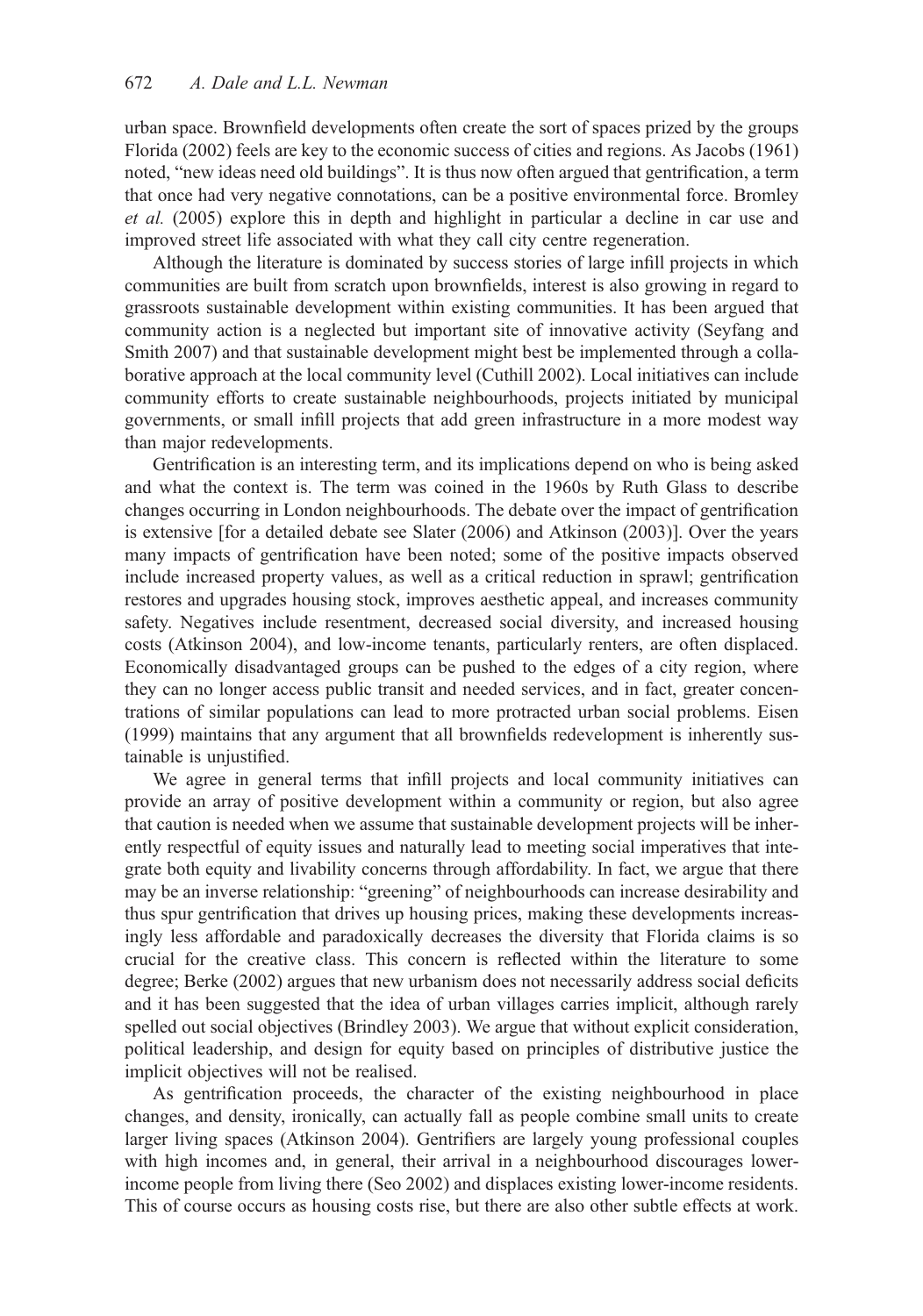The gentrifiers in many cases are seeking an "urban suburban" lifestyle (Butler 2007) in which the short commutes, walkability, and cultural benefits of city living are combined with the availability of a large variety of consumer products associated with young professionals. New businesses arise to accommodate gentrifiers (Patch 2004), as the retailscape is very important to this demographic (Bridge and Dowling 2001), again pushing out existing small retailers that contributed to the local character of the neighbourhood. Unfortunately, this retailscape is not convenient for the poorer longer-term residents of the neighbourhood. As property values rise, new lower-income families cannot move in, and thus existing lower-income residents face an attrition of community networks (Newman and Wyly 2006). The question that emerges that is of interest in the context of sustainable community development is "should poor neighbourhoods be preserved for current inhabitants?" (Godschalk 2004). Those that Brown-Saracino (2004) calls the social preservationists give an affirmative answer and argue that the existing residents are critical to neighbourhood network fabric. Others question the extent of displacement (e.g. see Freeman 2005). Despite extensive study, it is difficult to be sure exactly how much involuntary displacement occurs as it is extremely difficult to measure from a methodological standpoint (Atkinson 2003, Slater 2006).

Is gentrification leading to greater structural injustices and growing disparities as a result of sustainable redevelopment projects? Or in other words, the questions for cities such as Toronto, Vancouver, and Victoria now "is not whether ideas can flourish in this place, because demonstrably they do, but what consequences in justice that flourishing will entail ... what is our idea of justice?" (Kingwell 2008).

#### Dockside Green: brownfields and accessibility

On the surface, brownfield developments would seem to be likely sites for enhancing the social imperative of sustainable development as they are in effect taking urban voids and turning them into mixes of appealing public and private spaces. Studies of the extensive brownfield infill taking place at the London docklands reveal that the new neighbourhoods do house a large number of people in a small footprint of land; however, these studies also show the new neighbourhoods are very homogenous. The residents are fearful of older adjoining neighbourhoods and, in general, stay within their "enclaves of social sameness" (Butler 2007). However, it has also been argued that infill projects relieve gentrification pressure within existing neighbourhoods; Godschalk (2004), for example, argues that infill on brownfields moderated gentrification of existing neighbourhoods in his study of the Denver area.

Our research team examined an infill project during a 1-year grant funded by SSHRC and Infrastructure Canada in 2006– 2007. This particular case study focused on the Dockside Green area, an abandoned dockyard in Victoria, British Columbia, Canada. The site needed extensive environmental remediation and fits the general description of a brownfield area. The city put together an interdisciplinary project team to begin exploring the potential of the site for sustainable housing (Ling *et al.* 2007). The surrounding community, concerned by other developments in the area, demanded a significant voice in the development. The city of Victoria decided on a triple bottom line approach for the development. It was hoped that much of the development could meet Leadership in Energy and Environmental Design (LEED) platinum standards. The design that won the community's approval was a new urbanist approach that increased density but provided significant public space.

The site prior to development was a contaminated area of land previously used for various dockland processes. The land was visually unappealing and presented a pollution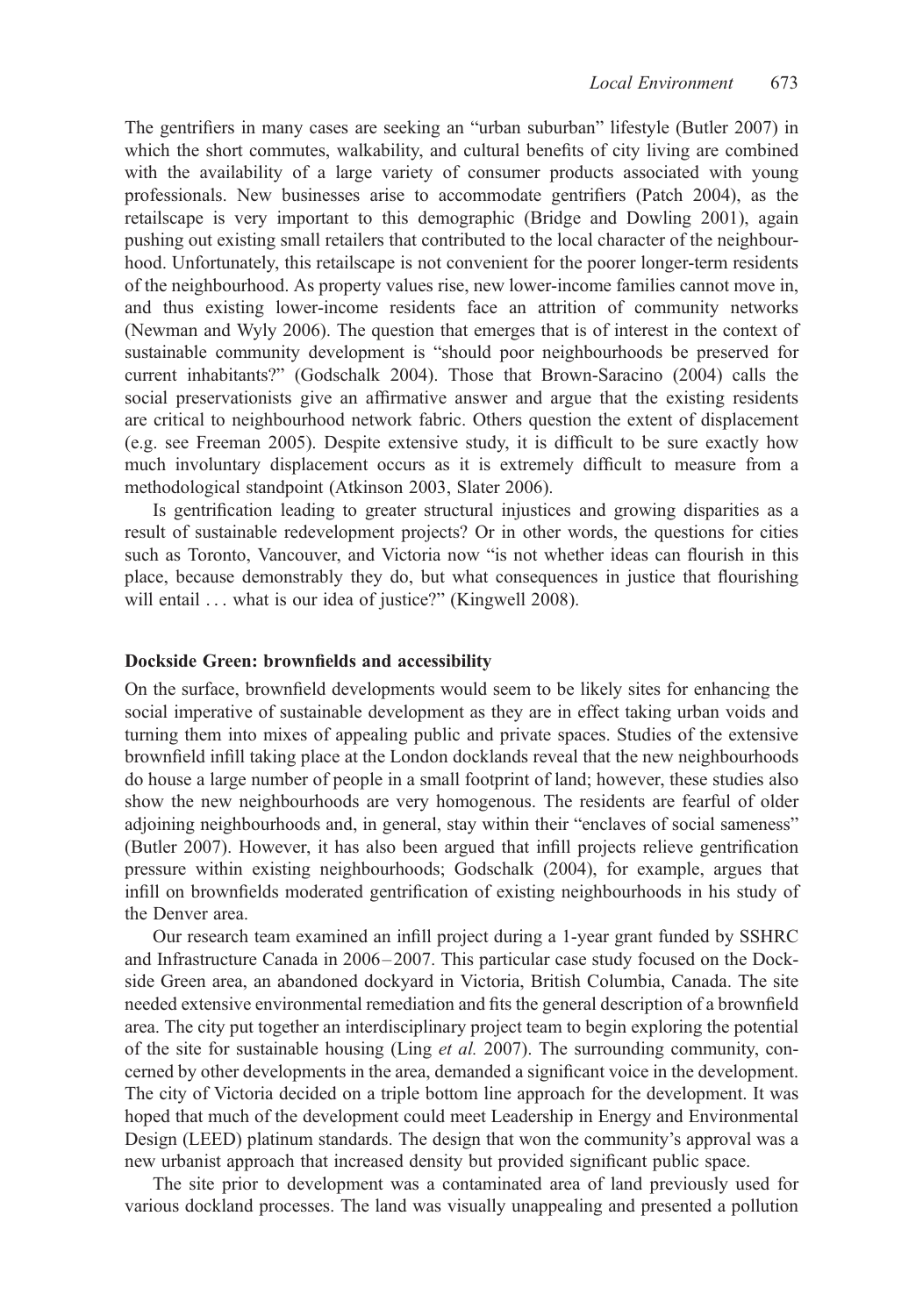hazard for the adjacent Gorge Waterway, a salt water inlet extending right through the city of Victoria and marking a boundary between Victoria to the east and north and Victoria West and Esquimalt to the west and south. The waterway is ecologically significant for the eelgrass beds in its upper reaches. The Gorge provides Dockside with waterfront real estate, and links to Downtown on the opposite bank are over the iconic Johnson Street Bridge. To the north of the Dockside development is the Railyards, another recent brownfield development consisting of high-density townhouses. To the south are the Songhees developments, a series of residential and resort condominiums overlooking Victoria's Inner Harbour on land previously designated as a First Nations reserve in perpetuity under an 1850 treaty but sold back to the city for development in 1910. The Dockside development is part of the Victoria West community, a traditionally lower-income neighbourhood, the residential areas of which are separated from Dockside by an area of retail development.

Consultation with the community raised concerns that included architecture and pedestrian friendly design. Community involvement was highly valued from the beginning; the general attitude was to explore issues until a solution evolved that everybody could accept. The main concerns of the community were sightlines and the appearance of the architecture, as it was felt that previous developments in the area had not provided an attractive environment. Meetings involved 15 members of the Victoria West Community Association as well as the developer's staff. The community association has a long history of local activism and is considered to be representative of the local population.

Once completed, Dockside Green will be a 600-million dollar project, the largest development project attempted by Windmill Development and their partner Vancity, an innovative credit union in the province. In the early stages of construction, the project is emerging as a showpiece of green construction and new urbanism, but the part of the project that has proved the most difficult has been the provision of social housing. Affordable housing was not a central goal of the initial bidding process, nor was it a stated objective of the city or of the community association. The desire to add a social housing component came from city council. It should be noted that the affordability of housing is a major issue in Victoria, which is one of the most expensive cities for housing in Canada. Critics of the project have found the development an easy target in that the number of affordable units is much lower than originally suggested, and in that there is a heavy emphasis on small, one or two bedroom units, and not larger dwellings more suitable for family use (Ling et al. 2007). This case study demonstrates the problem with using a "social imperative" umbrella to include both livability and equity; even though the project was designed with the intention of providing social housing, this has not been the outcome. The lack of suitable retailscape for lower-income families is evident here, supporting earlier studies. In this case, gentrification has not served the concern of equity as well as intended, suggesting that the narrow approach of simply designating some subset of units as social housing is insufficient.

#### Sustainable development from within: Kensington Market

The second case study concerns pedestrian market and walkability initiatives in the Kensington Market area of Toronto, ON (see Newman et al. 2008 for a full description). In contrast to infill projects such as Dockside Green, the case is a good example of a local initiative occurring within an existing neighbourhood that is attracting gentrification as an unintended consequence. As a low-income neighbourhood, Kensington provides insights into whether sustainable development initiated within existing communities can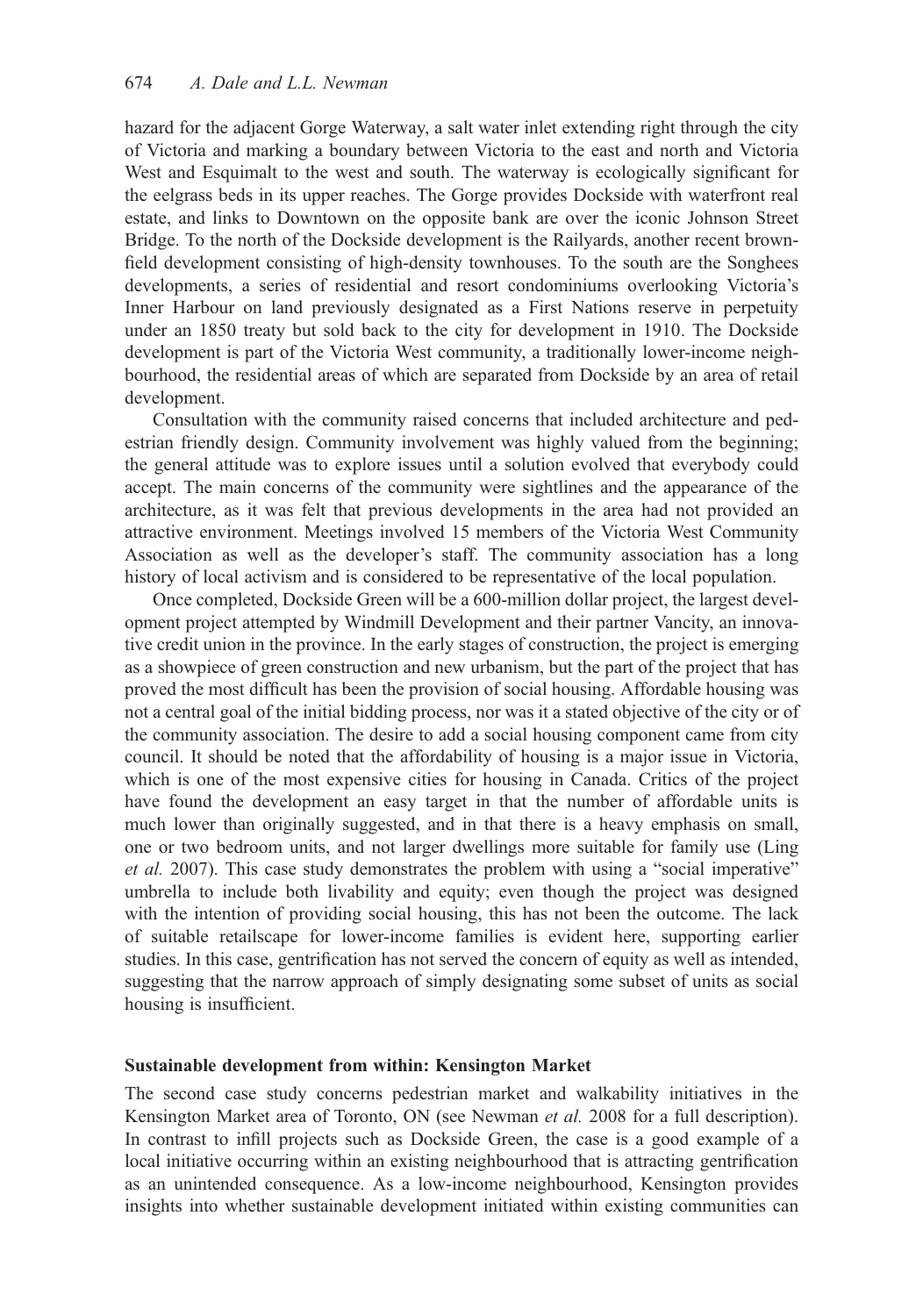maintain greater social and economic diversity than large, centrally planned brownfield redevelopment infill projects such as Dockside Green.

The Kensington Market area of Toronto is bounded by four major arteries that carry streetcar lines: Spadina Avenue, Bathurst Street, College Street, and Dundas Street. Within the market, the narrow streets contain t-junctions that slow traffic. Rent has traditionally been low, and the lot size is very small, leading to a high population density and concentration of two-story buildings. Usage is highly mixed; row housing co-exists with converted heritage homes, with buildings housing retail on the ground floor and residences above. The mix of services in the market and the vibrant street life draw traffic from outside of the market area: despite the construction of two municipal parking garages, the market's narrow streets are often gridlocked with traffic. The area has historically housed low-income populations. Keninsington Market is very near to Toronto's downtown; to the North it borders the upscale Annex district, which is composed of renovated Victorian homes. To the west it is bordered by the Bathurst area, which is experiencing rapidly rising home prices. The public housing project of Alexandria Park sits to the south, cutting Kensington off from the vibrant area of Queen Street West. Chinatown sits to the east, as does Toronto's downtown core.

Pedestrian Sundays (PS) Kensington began operations in the fall of 2002. PS Kensington worked with the Ontario chapter of the Sierra Club to organise a Harvest Festival with street closures through much of the market on Carfree Day 2003. The event was well received by the community. The following winter a more formal group developed and began seeking city council support for a broader car free Kensington project. They were asked to demonstrate support from the local merchants, so they sought assistance from a sociology professor with expertise in public polling to create a poll for gauging local public opinion. They were able to gain and demonstrate support for a test project of 14 consecutive pedestrian-only Sundays in most of the market, which they dubbed PS Kensington. The PS Kensington days included live bands, public debates, blind taste-tests, performers, skateboard competitions, merchants moving their wares out onto the pavement, and public art.

PS and the related spin-off projects have certainly been a success on many levels (Newman et al. 2008). The events have proven popular, have demonstrated a more environmentally sustainable traffic pattern, and have acted as a focal point for enhancing local social capital. The event has also demonstrated the properties of a successful niche activity spurring similar events in other parts of the city. However, if we look at Godschalk's prism and consider both the livability and equity present in the neighbourhood, the picture is not so clear.

Since the beginning of the study period, the neighbourhood has undergone significant gentrification. Gentrification began in the north end of the market and has progressed south at a rapid pace. A new loft project is under construction in the market, and three high-end restaurants and two gourmet food shops have been opened, including two gourmet bakeries, one of which is part of a local chain. Two high-end gift stores have opened, one of which is much larger than the average store size in Kensington, and a small supermarket selling a national name brand has opened. These new businesses are displacing the traditional bulk goods and used clothing stores that previously dominated the market. Interestingly, gentrification has been concentrated in the north end of the market despite the presence of a men's shelter there. It is likely such gentrification would have proceeded in any case given the desirable location of the area, but one has to wonder whether attracting thousands of people (often members of the gentrifying class) to the neighbourhood did not speed up the process. There is a correlation between the popularisation of the market days and the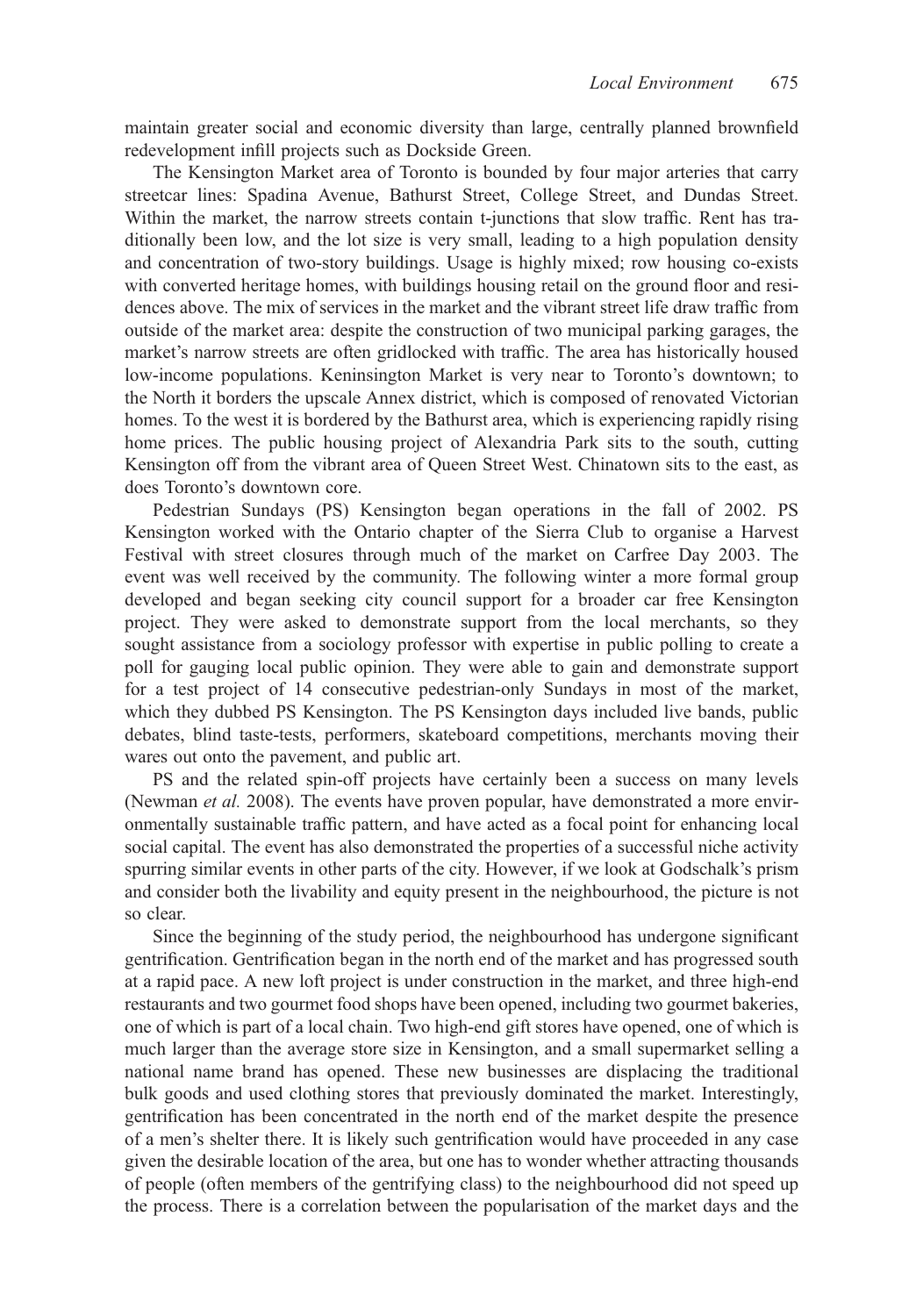increase in the pace of gentrification. What is clear is that the initiative certainly did not slow or prevent gentrification, nor change its nature, and no parallel local initiative to counter gentrification in the neighbourhood exists. Paradoxically, the neighbourhood could evolve to contain less-affordable housing than brownfield neighbourhoods such as the London Docklands and Dockside Green. It is clear that if the present development pattern continues, Kingwell's (2008, p. 62) observation that gentrification destroys the very diversity that attracted the gentrification in the first place – as "fauxhemians move in to gentrify an area, ..., driving property values up and grotty art galleries down, the real bohemians, about to lose their studios, lofts and self image, rise up in protest or sell at a higher level" – could come to pass. Ironically, the market's very success at fostering a space with a high degree of social equity could hinder that equity in the long run. Though the retailscape is still varied and accessible to lower-income groups, it is now changing as the newcomers to the market begin to more closely resemble the prospective residents of Dockside Green. Whether such a shift is inevitable is an interesting question for further research.

# Vancouver, British Columbia: affordability for some

As a growing metropolis and a meeting place of Pacific Rim cultures, Vancouver, Canada, has emerged as a leader in sustainable urban design. Indeed, Vancouver consistently ranks as one of the world's most livable and sustainable cities and is described as "the poster child of urbanism in North America" (Berelowitz 2005). A concentrated effort to focus development within the existing downtown core has created an urban area with some of the highest densities in North America. The transition from what was largely a hub of resource extraction to a centre of the knowledge economy has opened vast fissures in Vancouver's communities. The downtown is dominated by the worldview of the new middle class (Kear 2007) or creative class of the young, wealthy, and mobile, a creative class that greatly shapes and changes the neighbourhoods they inhabit, often with unintended consequences to complex social issues of access, equity, and social justice.

There is a hidden undercurrent to this showcase of sustainable city development, as an increasingly rich and advantaged gentrified core displaces lower middle and low-income earners to suburban municipalities. A consequence of the gentrification of the adjacent communities of Gastown and Yaletown has been the increased concentration of some of the most marginalised people into one space, the Downtown Eastside, which is the city's traditional low-income housing neighbourhood. The Downtown Eastside is best described in the words of a Vancouver physician.

The men and women I work with have had every possible negative consequence visited on them. They've lost their jobs, their homes, their spouses, their children and their teeth; they've been jailed and beaten; they've suffered HIV infection and hepatitis and infections of the heart valves and multiple pneumonias and abscesses and sores of every sort. They will not, until something spontaneously transforms their perspective on life, abandon their compulsion to use drugs. The question is only this: How shall we, as a society, respond to their predicament? (Mate 2005)

The phenomenon of gentrification first began to be described by social reform and affordable housing advocates in Vancouver's Downtown Eastside in the early 1980s. Their analysis anticipated that new development and rehabilitation of existing buildings in downtown Vancouver and the surrounding neighbourhoods would drive up real-estate values, making the area less affordable for lower-income residents and workers. It was anticipated that this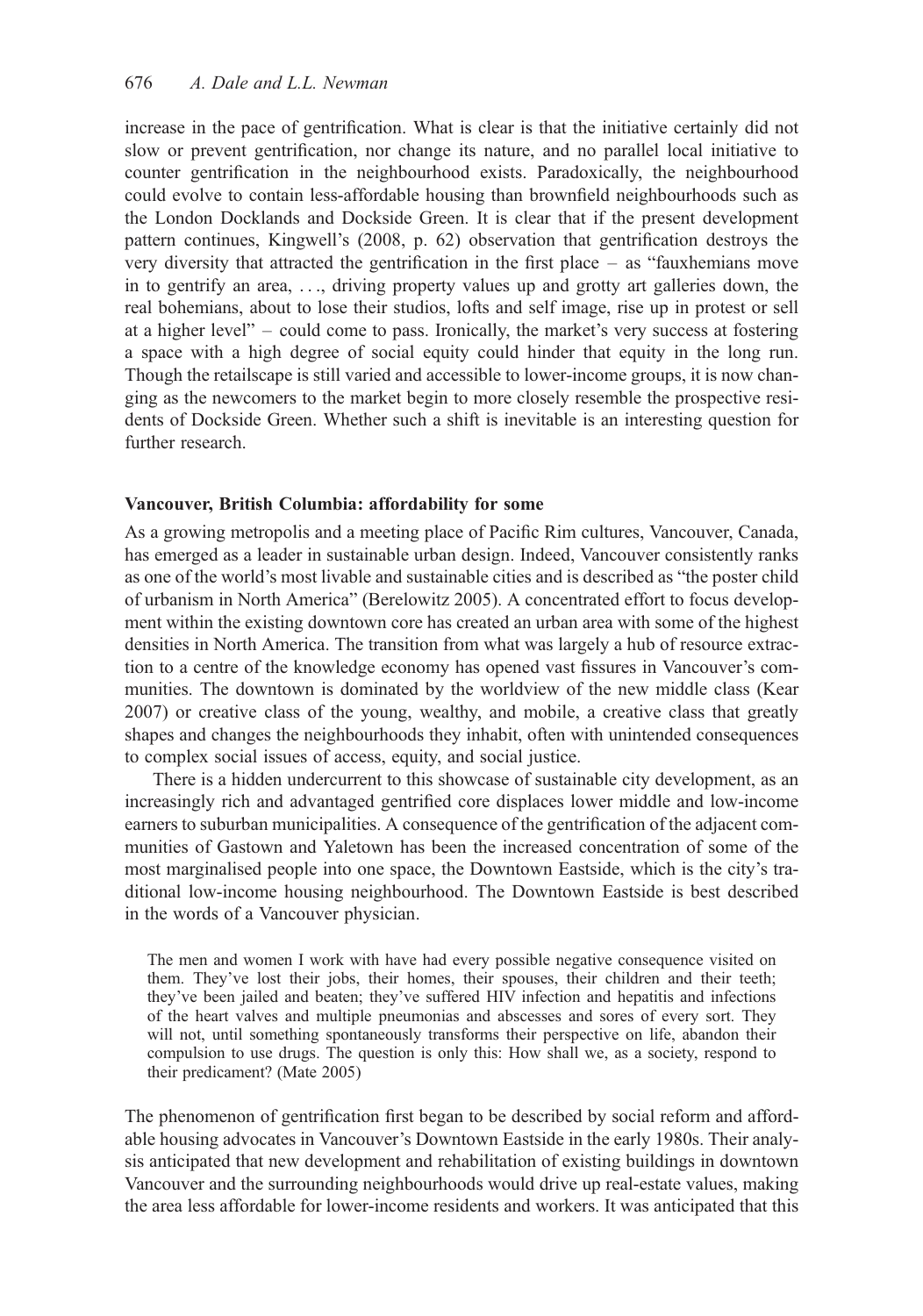escalation in costs and standards would drive out the long time, lower-income residents, who had made their homes in the downtown area, primarily in single-room occupancy (SRO) hotels and rooming houses built prior to 1930. This analysis has proven to be very true.

In the early 1970s, advocates within faith-based missions began to organise residents of the "skid row" area of Vancouver, which was formalised as the Downtown Eastside Residents Association (DERA). DERA identified its boundaries as including that area bounded on the west by Burrard Street, on the south by False Creek, on the east by Clark Drive, and on the north by Burrard Inlet, most of which today has some of the highest priced real estate in Canada. With a few exceptions such as in a small area further south on Main Street into the northern part of Mount Pleasant, and scattered throughout the West End, most of the SROs and lower-priced rooming houses in the downtown part of the city were included within DERA's boundaries. There were also approximately 1500 residents living in the old hotels and rooming houses in this area, which became known as Granville South. Because the characteristics of the housing and the needs of the residents of Granville South were very similar to those found in the more concentrated Hastings Street area now commonly referred to as the Downtown Eastside, DERA included Granville South residents in its membership.

Demographics of the Downtown Eastside community during the decades following the Second World War reflected a stable population made up mostly of older single males. Many of them had worked in British Columbia's primary industries, in logging and mining camps, and on fishing boats on a seasonal basis. When not working, they returned to Vancouver and used the area's hotels as temporary residences until they were ready to return to work. The area, once a crossroads of an empire where people travelling from Europe would wait for ocean passage, contains an unusual number of small hotel buildings. As they grew older and less able to maintain employment, they made the Downtown Eastside their permanent homes. Low-income wage earners, seniors, disabled veterans, and others with disabilities also lived in the area because it was affordable and close to affordable goods and services.

With the historic restoration and redevelopment of Gastown in the 1960s and 1970s, the Downtown Eastside experienced a loss of hundreds of units of housing through demolition and conversion. There was also a gradual loss of housing stock throughout the area, a kind of demolition by neglect as some landlords, unwilling to invest in their buildings in order to maintain them up to standards required under city by-laws, sold off to developers and real-estate speculators. In the late 1970s, negotiations between Marathon Realty acting for Canadian Pacific, the City of Vancouver, and the Province of British Columbia resulted in the transfer of much of the land on the north side of False Creek, including lands in the Yaletown area to the Province. There was ample evidence of displacement and loss of affordable housing stock during this period.

As an example of damage to soft infrastructure on the ground in the neighbourhood, the gentrification of downtown Vancouver is directly impacting the Downtown Eastside's most successful local initiative empowering street people. United We Can [\(www.unitedwecan.](www.unitedwecan.ca) [ca](www.unitedwecan.ca)), founded by Ken Lyotier, is a social enterprise of which a major part is a recycling centre for "dumpster divers" or binners. A binner is a street person who takes recyclable material from the big blue garbage bins hidden in the back alleys of downtown Vancouver and returns them to retailers for money. United We Can provides essential infrastructure services to the broader community, recovering over 20 million cans and bottles a year that would otherwise have been landfilled. The organisation recycles 50,000 bottles a day, an average of 100 bottles sorted each minute at their depot, with an annual revenue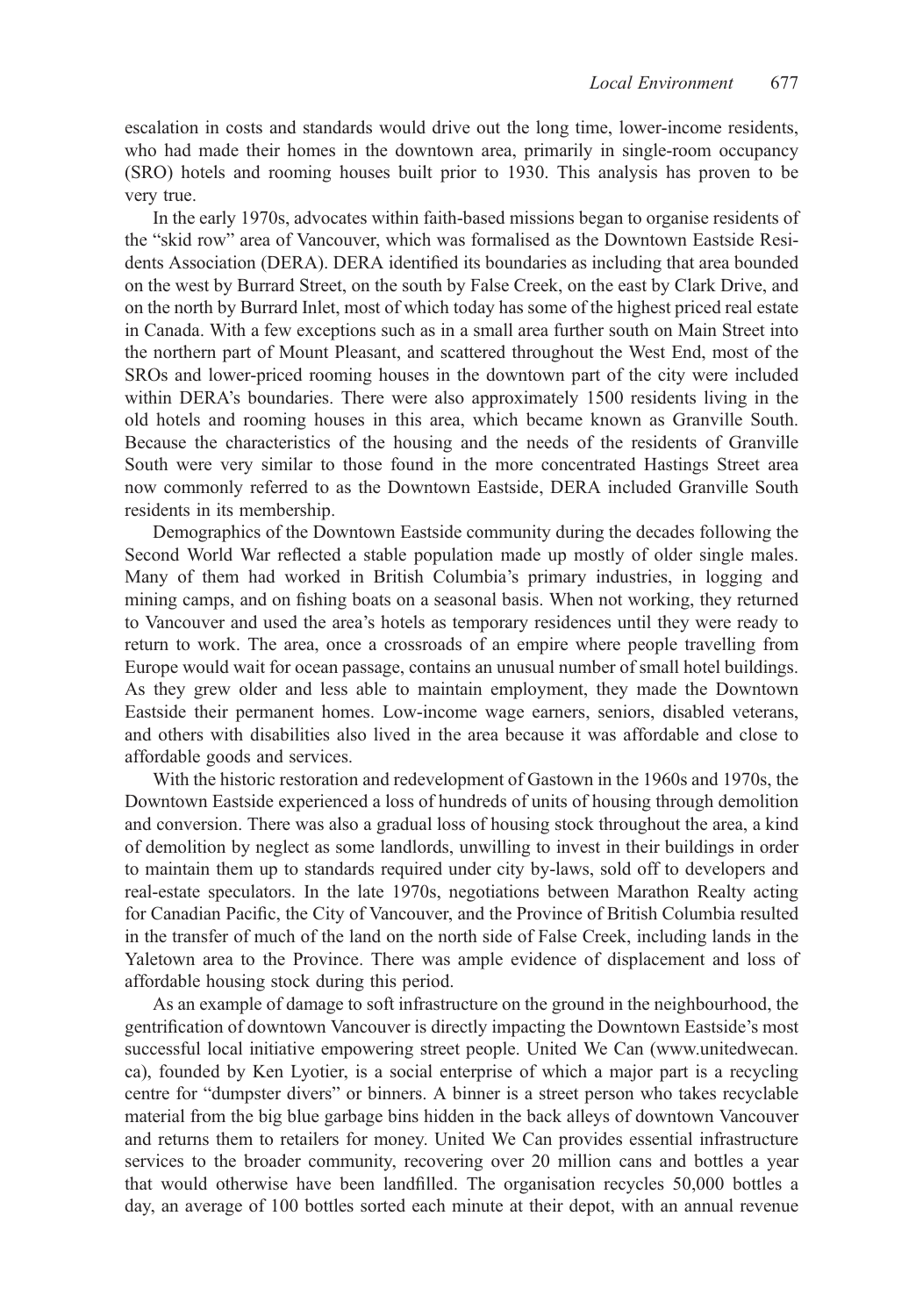of 1.6 million dollars. They average  $700 - 750$  street people a day, with 300 core binners returning their recoverables every day (Dale and Newman 2006). More critically, it employs 33 people full-time, most of whom had not been previously employable.

As Vancouver relies more and more frequently on private security and safe streets by-laws and attempts to clean up its urban backyards, the alleyways behind its large condominium developments, paradoxically it is affecting the economic viability of the most successful local initiative in the Downtown Eastside to provide meaningful employment to its residents. United We Can is now at a critical juncture in its evolution; in spite of its success, it is critically dependent upon decisions now being considered by the City of Vancouver. The city is now locking down some of the garbage bins in the alleyways, and the two largest commercial waste collectors who own the large bins (Waste Management and BPI) are complying with the directive from the city. Ostensibly, they are being locked to prevent fires or people sleeping in them and then getting caught when they are emptied in the morning. There is anecdotal evidence that some Vancouver residents object to the binners scavenging through the garbage in what is essentially their urban backyard, although there is probably little understanding of the economic underpinnings of this activity by the high-rise residents and how crucial it is to their adjacent community.

As with Dockside Green, there were good intentions exhibited in the redevelopment of the neighbourhoods surrounding Vancouver's East Side with respect to social housing. The redevelopment of the north False Creek including Yaletown included goals for the percentage of social housing. These plans have never materialised because successive governments have been unwilling to produce the budgets that could pay for them. Approximately 1000 units of low-income housing existed a decade ago. With the exception of 150 units still to be completed, the same number exists today.

Approximately 25,000 units of new market housing have been built on the north side of False Creek, almost all self-owned and often sublet. These units, even when available for rent, are far beyond the reach of low-income people living around them in squalid conditions. But even if such places were financially accessible, it is unreasonable to expect that people coming out of dire poverty could easily make their homes in them. What is useful about the Yaletown example is how it highlights the gap, not so much between the haves and the have-nots (though it does that too) but the gap between where we actually are as a society and where we think we ought to be.

Vancouver's East Side is an interesting example of the "hollowing out" of a neighbourhood as surrounding gentrification concentrates poverty in a smaller and smaller geographic area. This case study is very different than the other two and, in many ways, represents the darker side of successful brownfield redevelopment and infill projects. As redevelopments such as Dockside Green and gentrification of neighbourhoods such as Kensington continue the more marginalised citizens of such neighbourhoods can find themselves forced into the neighbourhoods with high crime and a lack of infrastructure and services. Often such areas are retail deserts, offering little to the people living there. The existence of such areas in cities that are otherwise extremely prosperous suggests that the impact of redevelopment on surrounding neighbourhoods must be taken into consideration if issues of equity are to be properly addressed.

## Conclusion

If sustainable community development is to address the social imperative, sustainable community development projects will have to actively plan how to keep such communities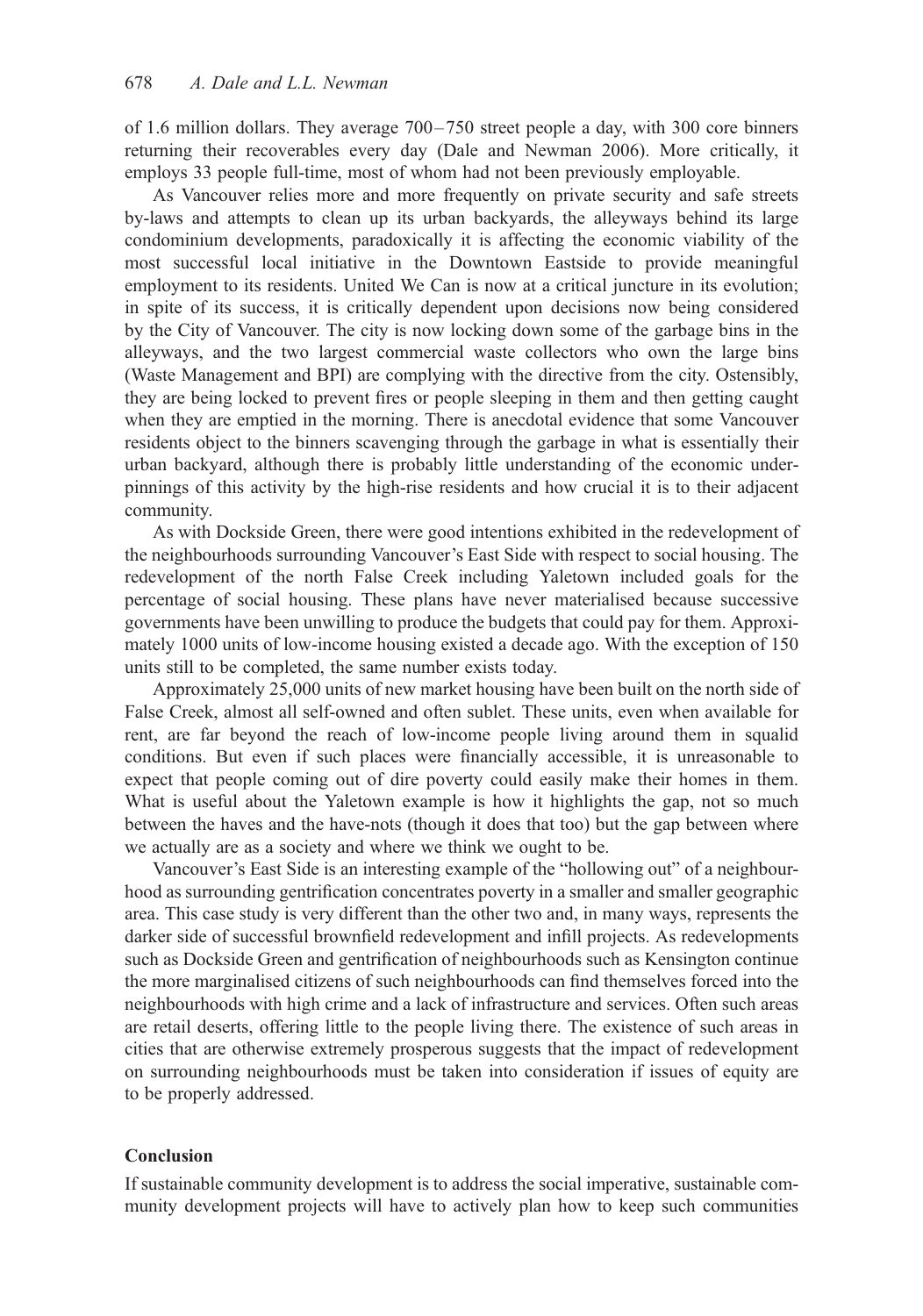accessible to a diverse range of income groups, professions, and retailers. Newman and Wyly (2006) suggest that buffers against displacement are needed; our case studies in Toronto, Victoria, and Vancouver add to existing evidence within the literature that suggests this is not always occurring. First, the sustainable development discourse has to be broadened to include both equity and livability requirements as two separate aspects of the social imperative of sustainability. Livability without equity leads to gentrification of the retailscape and a shift to higher-income residents, forcing out existing lower middle and lowerincome residents. Secondly, even when some degree of "accessible" housing is mandated as a requirement for development, the reality often does not meet the needs of lower-income families; in our case studies neither the type of housing provided (single bedroom and bachelor units) nor the retailscapes meet the needs of lower-income families. As for local initiatives within existing communities, they might inadvertently speed gentrification if efforts to protect accessibility are not also undertaken.

The revitalisation of cities is certainly an environmental and economic good, and by no means are we arguing for a halt to brownfield development or local community sustainable development efforts. However, some notice should be taken to exactly who this development is for, and who is poorly served by current trends, and what the social costs are of displacement of existing residents. As Kingwell (2008, p. 64) notes, "Modern distributive models of justice rightly place emphasis on the fate of the least well off: in a non-distributive idea of justice, we can update and expand this idea: a city, like a people, shall be judged by how it treats its most vulnerable members".

It is unlikely that the solution to our social malaise will be a technical or aesthetic fix. While the technique and aesthetics may be critical components of a solution they hardly offer a complete answer. And certainly mixed use should be encouraged for reasons beyond our conscious; from Jacobs onwards there is a growing belief that mixed-use neighbourhoods and human-scale buildings create street life, lower-crime rates and encourage civility. However, as Florida has pointed out, the sorting occurring within modern society as those with resources choose to live in more livable enclaves in the most desirable and vibrant cities is greatly increasing the gap between those who are succeeding in today's economy and those who are left behind. A sustainable development paradigm that addresses the social imperative of sustainable community development in the form of equity and livability should not be building sustainable neighbourhoods for only the higher-income subsection of the population either passively or actively through the displacement of lower-income families. Sustainable development, if it is actually to be sustainable, should not be for some, but for all.

#### Acknowledgements

We are indebted to our colleagues Ken Lyotier and Chris Ling for their research assistance, as well as funding from the Social Science and Humanities Research Council's Canada Research Chair programme that made this research possible.

#### Reference

- Atkinson, R., 2003. Misunderstood savior or vengeful wrecker? The many meanings and problems of gentrification. Urban Studies, 40 (12), 2343–2350.
- Atkinson, R., 2004. The evidence on the impact of gentrification: new lessons for the urban renaissance? European Journal of Housing Policy, 4 (1), 107-131.
- Berelowitz, L., 2005. Dream city: Vancouver and the global imagination. Vancouver, BC: Douglas and McIntyre.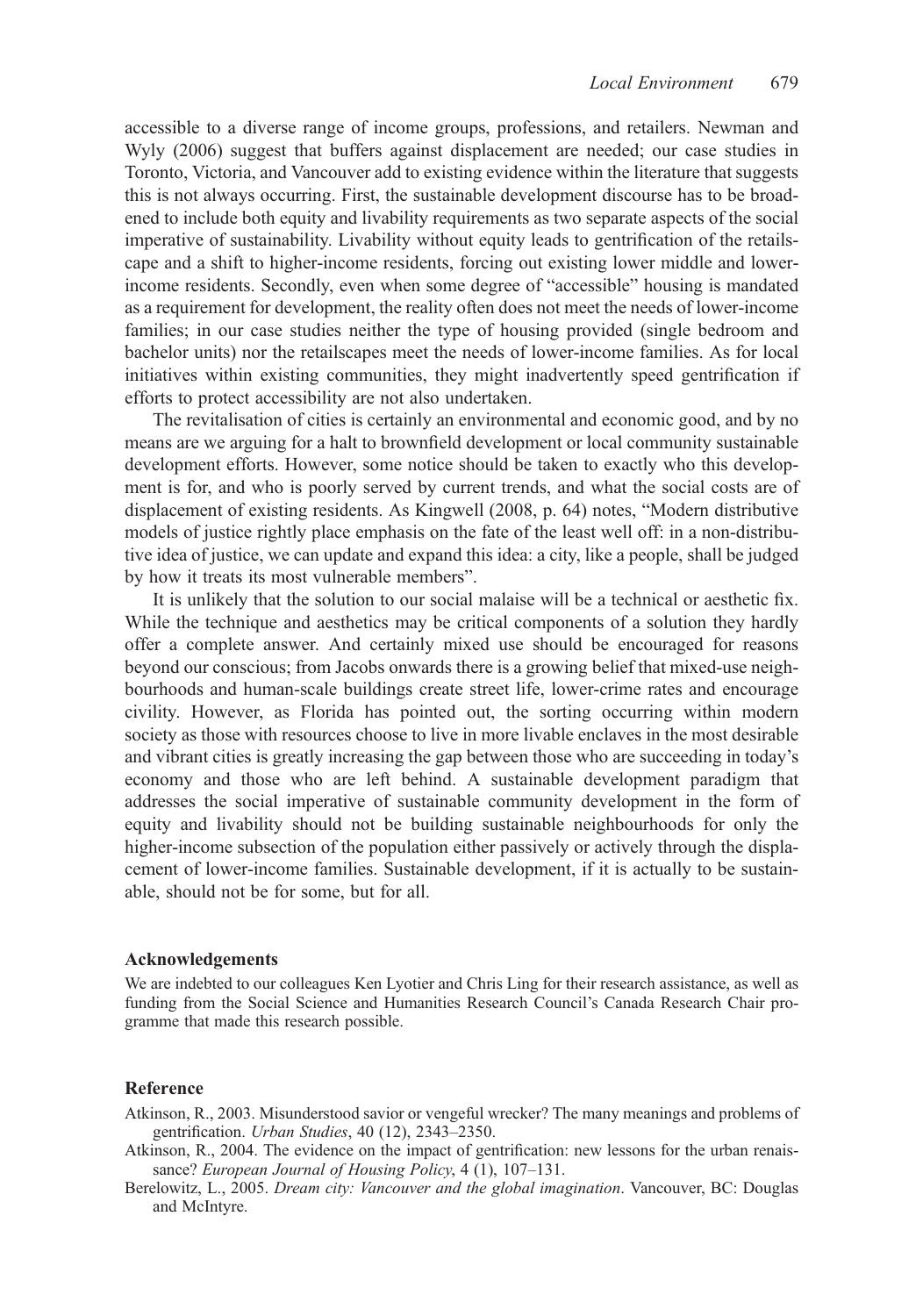- Berke, P., 2002. Does sustainable development offer a new direction for planning: challenges for the twenty first century? Journal of planning Literature, 17 (1), 21–36.
- Bridge, G. and Dowling, R., 2001. Microgeographies of retailing and gentrification. Australian Geographer, 32 (1), 93–107.
- Brindley, T., 2003. The social dimension of the urban village: a comparison of models for sustainable urban development. Urban Design,  $8(1-2)$ , 53-65.
- Bromley, R., Tallon, A., and Thomas, C., 2005. City centre regeneration through residential development contributing to sustainability. Urban Studies, 42 (13), 2407–2429.
- Brown-Saracino, J., 2004. Social preservationists and the quest for authentic community. City & Community, 3 (2), 135–156.
- Brundtland, G., 1987. Our common future: world commission on environment and development. New York: Oxford University Press.
- Butler, T., 2007. Re-urbanizing London Docklands: gentrification, suburbanization, or new urbanism? International Journal of Urban and Regional Research, 31 (4), 759–781.
- Campbell, S., 1996. Green cities, growing cities, just cities: urban planning and the contradiction of sustainable development. Journal of the American Planning Association, 62 (2), 296–312.
- Cuthill, M., 2002. Exploratory research: citizen participation, local government and sustainable development in Australia. Sustainable Development, 10 (2), 79–89.
- Dale, A., 2001. At the edge: sustainable development for the 21st century. Vancouver, BC: UBC Press.
- Dale, A. and Newman, L., 2006. Sustainable community development, networks, and resilience. Environments, 34 (2), 17–27.
- Dorsey, J., 2003. Brownfields and greenfields: the intersection of sustainable development and environmental stewardship. Environmental Practice, 5 (1), 69–76.
- Eisen, J., 1999. Brownfield policies for sustainable cities. Duke Environmental Law and Policy Forum, 9 (2), 187–229.
- Florida, R., 2002. The rise of the creative class. New York: Basic Books.
- Freeman, L., 2005. Displacement or succession? Residential mobility in gentrifying neighbourhoods. Urban Affairs Review, 40 (4), 463–491.
- Godschalk, D., 2004. Land use planning challenges: coping with conflicts in visions of sustainable development and livable communities. Journal of the American Planning Association, 70 (1), 5–13.
- Jacobs, J., 1961. The death and life of American cities. New York: Vintage Books.
- Kear, M., 2007. Spaces of transition, spaces of tomorrow: making a sustainable future in southwest false creek, Vancouver. Cities, 24 (4), 324-334.
- Kenworthy, J. and Laube, F., 1996. Automobile dependence in cities: an international comparison of urban transport and land use patterns with implications for sustainability. Environmental Impact Assessment Review, 16 (4–6), 279–308.
- Kingwell, M., 2008. Justice denied. Is Toronto being overtaken by buskers, fauxhemians, and the "knowledge economy?". Walrus Magazine, January/February. Available from: http://[www.](http://www.walrusmagazine.com/articles/2008.02-urban-affairs-toronto-culture-mark-kingwell/) walrusmagazine.com/articles/[2008.02-urban-affairs-toronto-culture-mark-kingwell](http://www.walrusmagazine.com/articles/2008.02-urban-affairs-toronto-culture-mark-kingwell/)/ [Accessed 19 June 2009].
- Lehtonen, M., 2004. The environmental-social interface of sustainable development: capabilities, social capital, institutions. Ecological Economics, 49 (2), 199-214.
- Ling, C., Thomas, K., and Hamilton, J., 2007. Triple bottom line in practice: from dockside to Dockside Green [online]. Available from: [www.crcresearch.org](www.crcresearch.org/casestudies)/casestudies [Accessed 1 August 2007].
- Luke, T., 2005. Neither sustainable nor development: reconsidering sustainability in development. Sustainable Development, 13 (4), 228–238.
- Mate, G., 2005. It's no fix, but it's the best we can do for Addicts. The Globe and Mail, 9 Feb, p. A17.
- Newman, K. and Wyly, E., 2006. The right to stay put revisited: gentrification and resistance to displacement in New York City. Urban Studies, 43 (1), 23–57.
- Newman, L., Waldron, L., Dale, A., and Carriere, K., 2008. Sustainable urban community development from the grass roots: challenges and opportunities in a pedestrian street initiative. Local Environment, 13 (2), 129–139.
- Nozick, R., 1974. Anarchy, state and Utopia. New York: Basic Books.
- Patch, J., 2004. The embedded landscape of gentrification. Visual Studies, 19 (2), 169–186.
- Rawls, J., 1971. A theory of justice. Cambridge, MA: Harvard University Press.
- Rees, W. and Wackernagel, M., 1996. Urban ecological footprints: why cities cannot be sustainable and why they are a key to sustainability. *Environmental Impact Assessment Review*, 16  $(4-6)$ , 223–248.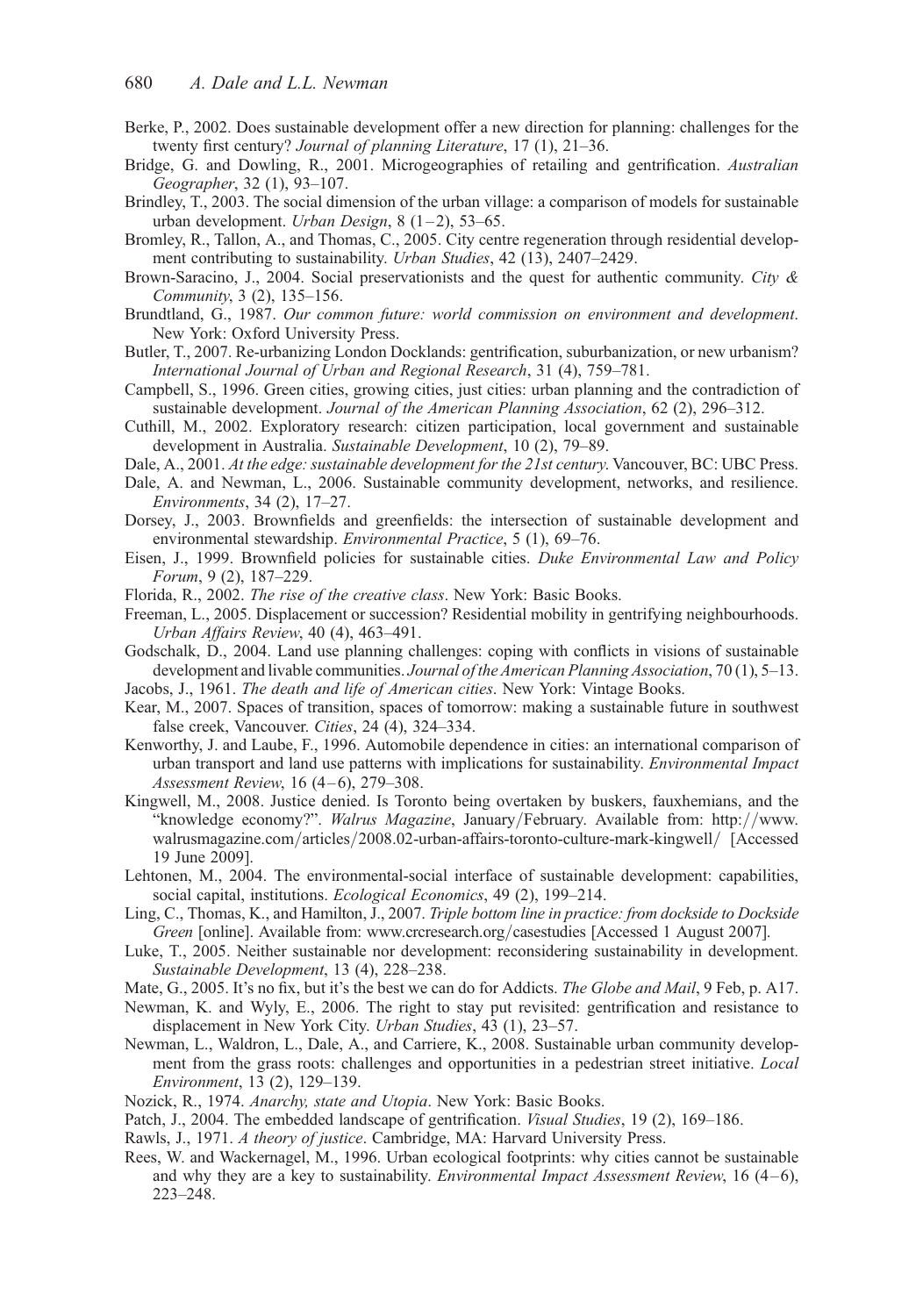- Robinson, J.B. and Tinker, J., 1997. Reconciling ecological, economic and social imperatives: a new conceptual framework. In: T. Schrecker, ed. Surviving globalism: social and environmental dimensions. London: Macmillan, 71–94.
- Roseland, M., 1998. Toward sustainable communities: resources for citizens and their governments. Gabriola Island, BC: New Society.
- Seo, J., 2002. Re-urbanization in regenerated areas of Manchester and Glasgow. Cities, 19 (2), 113–121.
- Seyfang, G. and Smith, A., 2007. Grassroots innovations for sustainable development: towards a new research and policy agenda. Environmental Politics, 16 (4), 584–603.
- Slater, T., 2006. The eviction of critical perspectives from gentrification research. International Journal of Urban and Regional Research, 30 (4), 737–757.
- Soper, K., 2004. Rethinking the "good life": the consumer as citizen. Capitalism/Nature/Socialism, 15 (3), 205–229.